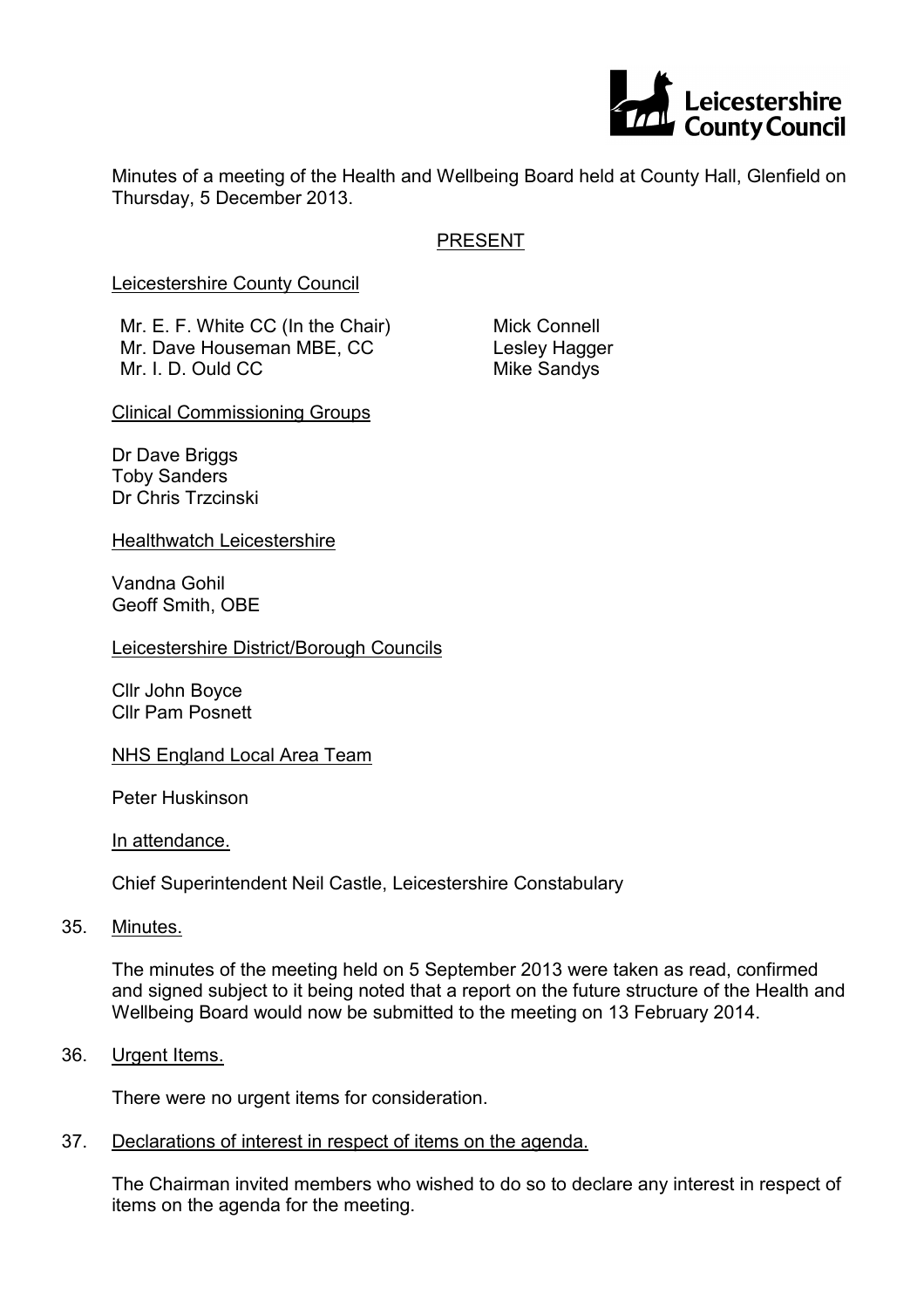Mr I D Ould CC declared a personal interest in all items on the agenda as he was a Governor of George Eliot Hospital NHS Trust.

Geoff Smith OBE declared a personal interest in all items on the agenda as he was a Patient Advisor at the University Hospitals of Leicester NHS Trust.

Councillor Pam Posnett declared a personal interest in the Autism Self-Assessment (minute 43 refers) as her grandson had autism.

Mr Dave Houseman MBE CC declared a personal interest in the report on Support for People with Learning Disabilities (minute 50 refers) as a member of the Leicestershire Learning Disabilities Partnership Board.

### 38. Position Statement by the Chairman.

The Chairman presented a position statement on the following matters:-

- Local health and care economy matters;
- Integration and planning for 2014/14 2015/16;
- Government response to the Francis Report;
- Review of the Hospitals Complaints System;
- The new GP Contract;
- Reforming urgent and emergency care;
- Reconfiguration in the NHS:
- Report from the King's Fund "Health and Wellbeing Boards: one year on";
- New self-assessment tools for Health and Wellbeing Boards.

A copy of the position statement marked 'Agenda Item 4' is filed with these minutes.

It was suggested that the Health and Wellbeing Board webpages be used to provide regular updates to Board members on local and national matters of interest.

### 39. NHS Mandate.

The Board considered a report of the Programme Director which provided a briefing on the Government's 2014/15 – 2015/16 NHS Mandate. A copy of the report marked 'Agenda Item 5' is filed with these minutes.

It was noted that some areas of the Mandate were already being addressed through the Joint Health and Wellbeing Strategy. The requirement to improve mental health services for children and young people would be addressed by the Children and Young People's Commissioning Board on behalf of the Health and Wellbeing Board.

It was suggested that, in order to address the needs of vulnerable people, an information sharing protocol be agreed between partners to enable one agency to co-ordinate the whole care package. This was an area of development linked to plans for the Integration Transformation Fund.

It was noted that the NHS Mandate did not reflect all the aspects of the Care Bill which was currently being considered by the House of Lords. It would be important to revisit how partners were delivering the NHS Mandate once the Care Bill had received royal assent.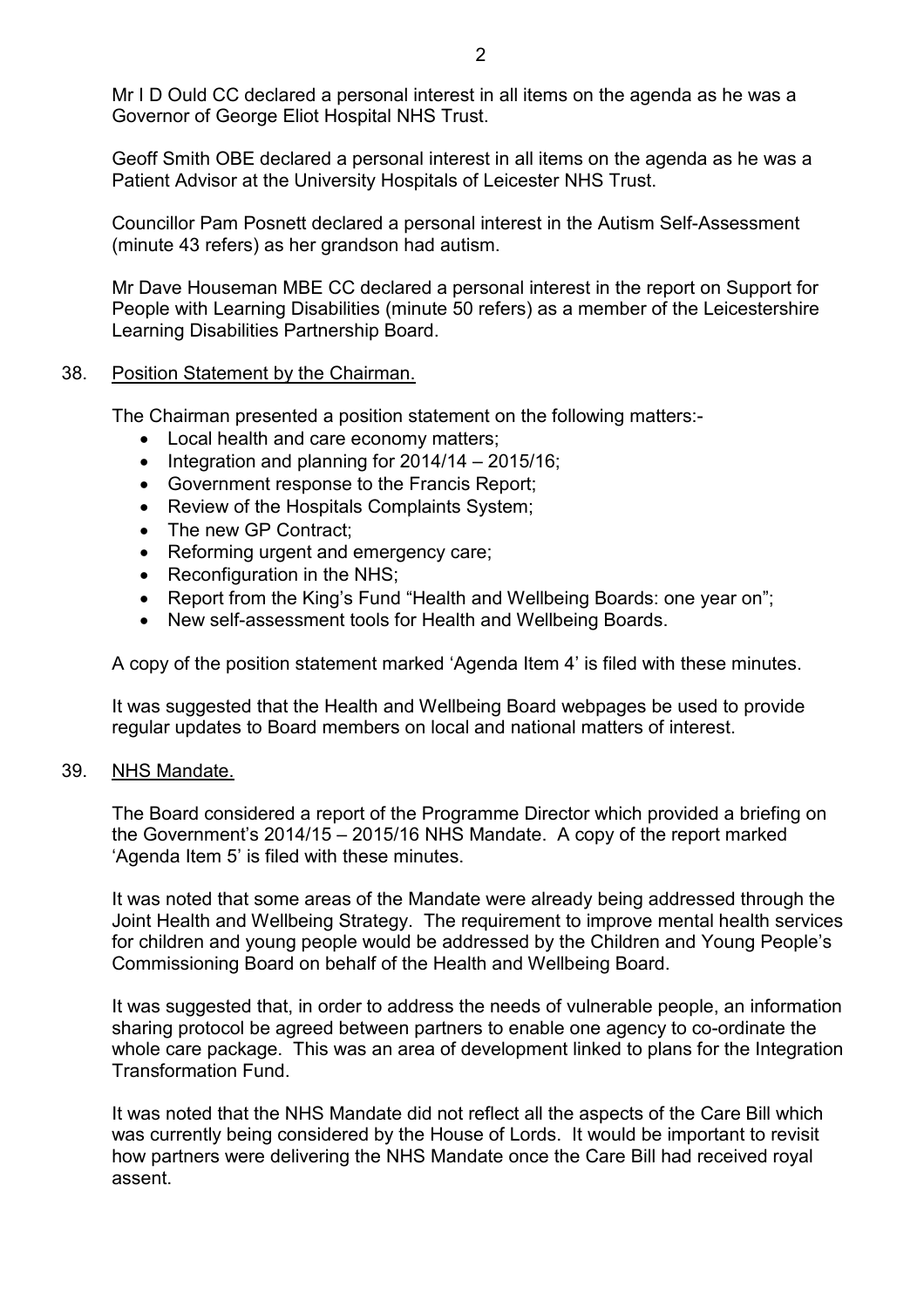RESOLVED:

- (a) That Members of the Board be requested to translate the requirements of the Mandate into local Integrated Plans by March 2014;
- (b) That Members of the Board be requested to translate the priorities and actions from the Joint Health and Wellbeing Strategy into local Integrated Plans by March 2014;
- (c) That Members of the Board be requested to collaborate and ensure co-ordination of planning assumptions including through the Integration Transformation Fund submission in February 2014;
- (d) That the Board seek assurance by February 2014 that the Integration Transformation Fund will enable delivery of national and local priorities;
- (e) That the Board seek assurance by March 2014 that the NHS Mandate priorities will be delivered in accordance with national expectations and milestones;
- (f) That the Board seek assurance by March 2014 that the priorities and actions within the Joint Health and Wellbeing Strategy will be delivered in accordance with local expectations and milestones;
- (g) That NHS England's response to the NHS Mandate be circulated to all members of the Board for information;
- (h) That the Director of Public Health be requested to co-ordinate the production of a planning checklist to ensure that the Health and Wellbeing Board is able to discharge effectively its statutory functions when commenting on plans and other strategic documents.

### 40. Better Care Together Update.

The Board considered a report of Better Care Together which provided an update on progress of the Better Care Together Health and Social Care Programme. A copy of the report marked 'Agenda Item 6' is filed with these minutes.

In his introduction to the report, Dr Dave Briggs explained that there was now a true partnership approach to Better Care Together as the programme was integrated with other care commissioned and provided by Local Authorities. This wider focus was welcomed by the Board. The next stage was to ensure connection and engagement between the Health and Wellbeing Board and Better Care Together so that the Board could take ownership of the integration agenda.

### RESOLVED:

- (a) That the update on the Better Care Together Programme be noted;
- (b) That the Better Care Together Board be asked to consider how it will engage with the Health and Wellbeing Board.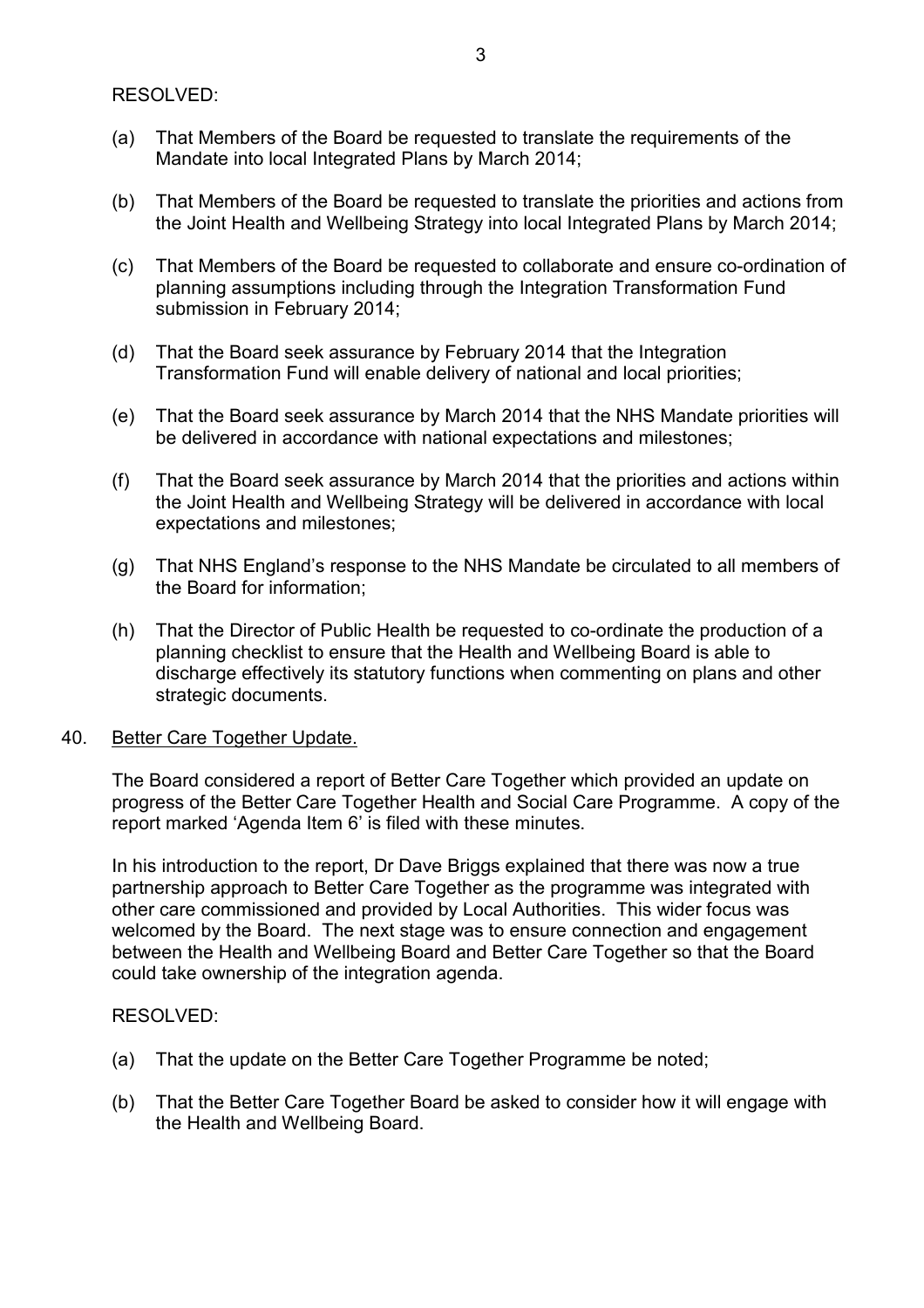## 41. NHS Call to Action.

The Board considered a report of Better Care Together which provided details of the opportunities for local people to get involved in discussions taking place as part of NHS England's NHS Call to Action. A copy of the report marked 'Agenda Item 7' is filed with these minutes.

It was noted that an engagement event for Specialised Services in the East Midlands was being organised by NHS England and the Specialised Healthcare Alliance and would take place at the end of January or beginning of February 2014. Confirmation of the arrangements for this event would be circulated to Board members.

## RESOLVED:

That the planned engagement activity for the NHS Call to Action be noted.

### 42. An Introduction to Healthwatch Leicestershire.

The Board considered a report and presentation from the Director of Healthwatch Leicestershire which provided an introduction to Healthwatch, its role and function and outlined the development of Healthwatch Leicestershire as a new service. A copy of the report marked 'Agenda Item 8' and the slides forming the presentation is filed with these minutes.

It was noted that Healthwatch Leicestershire had thirteen nominees standing for election to six positions on the Healthwatch Board. Voting closed on  $13<sup>th</sup>$  December and it was expected that the names of the Chairman and Board Members would be announced the following week.

Arising from discussion the following points were raised:-

- (i) The Board welcomed the progress made by Healthwatch since it had been established in April 2013. It was felt that Healthwatch had developed quickly and was already an influential member of bodies like Better Care Together and had also been closely engaged in quality assurance matters affecting local providers. It was suggested that where Healthwatch's priorities aligned with the Better Care Together themes the two organisations should work together to ensure that the patient's voice was represented during development of work programmes.
- (ii) Concern was expressed that Healthwatch would not be able to tackle issues in sufficient depth due to capacity issues. The Board was advised that this was why Healthwatch was intending to focus only on its priorities and areas where it could make a difference. Healthwatch was important as a consumer champion and the Healthwatch Board hoped that it would continue to receive sufficient funding on a recurrent basis.
- (iii) It was suggested that Healthwatch should work with the membership schemes and patient groups established by CCGs and provider organisations to identify opportunities for joined-up public engagement and shared membership arrangements.
- (iv) There was already a good multi-agency engagement process for children and families. It was intended that Healthwatch would become a part of this and, to this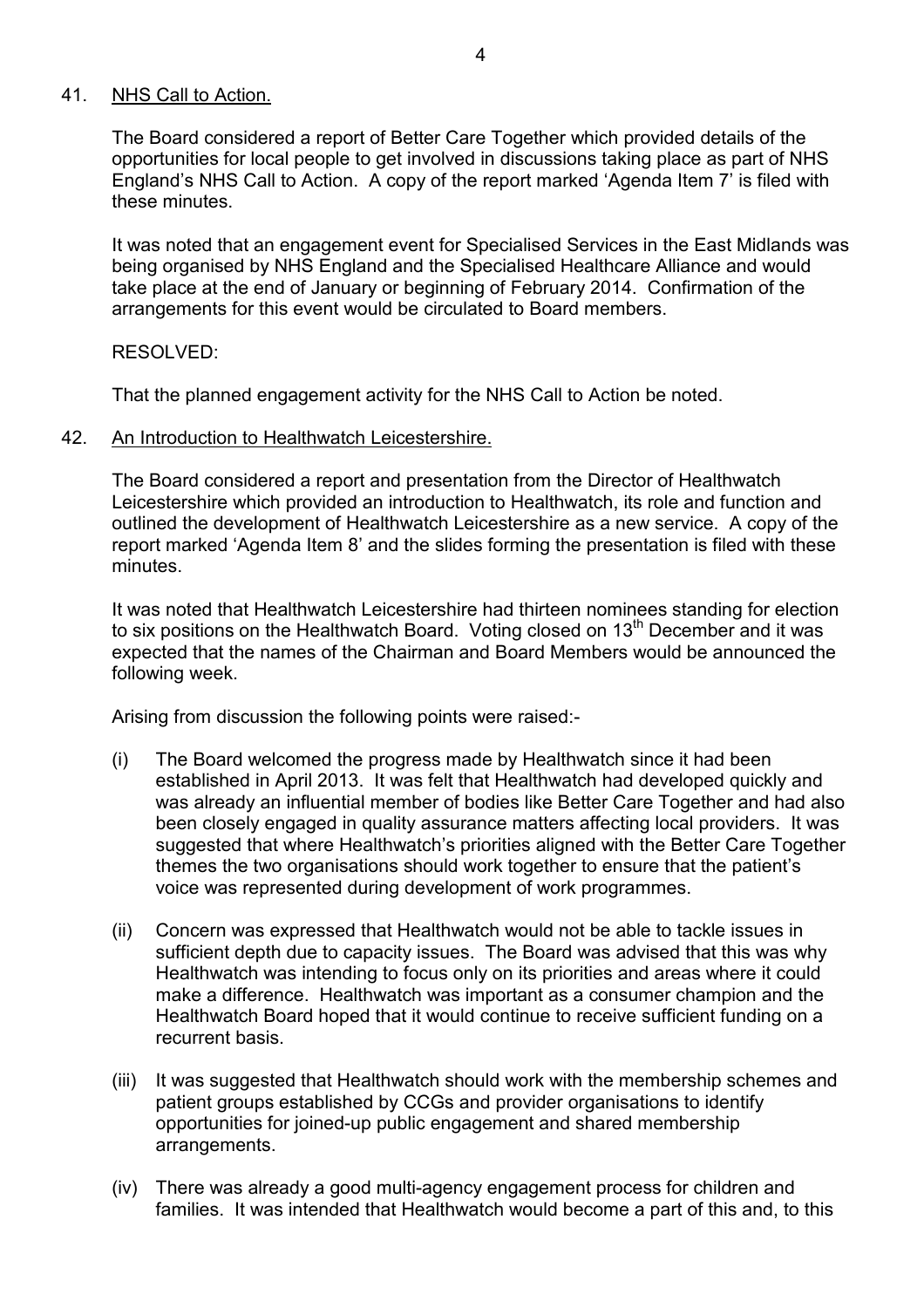end, Healthwatch would be attending the next meeting of the Children and Young People's Commissioning Board. It would be helpful for Healthwatch to be linked into the Local Safeguarding Children's Board.

RESOLVED:

- (a) That the role and functions of Healthwatch Leicestershire and the progress that has been made with its development be noted;
- (b) That the emerging findings from the consultation on priorities for Healthwatch be circulated to all members of the Board for information;
- (c) That Geoff Smith and Vijay Sharma be thanked for their contributions to the Health and Wellbeing Board during this important period of transition.

### 43. Autism Self-Assessment.

The Board considered a report of the Director of Adults and Communities highlighting the completion of the Leicestershire Autism Self-Assessment which provided evidence of local planning, health needs, strategic development and the local implementation work that had been completed to date. A copy of the report marked 'Agenda Item 9' is filed with these minutes.

It was noted that the Autism Strategy Group had a CCG representative and that guidance for diagnosing autism, either with or without learning disabilities, had been sent to GPs. Work was still on-going with GPs to raise awareness of autism.

RESOLVED:

That the Leicestershire Autism Self-Assessment be noted.

### 44. The Local Government Declaration on Tobacco Control.

The Board considered a report of the Director of Public Health which sought the Board's approval to signing up to the Local Government declaration on Tobacco Control. A copy of the report marked 'Agenda Item 10' is filed with these minutes.

RESOLVED:

That Leicestershire County Council sign up to the Local Government declaration on Tobacco Control.

### 45. Housing Offer to Health.

The Board considered a report and presentation from the Housing Services Partnership which shared the findings of recent work to develop a "housing offer to health" and sought practical support to deliver the priority projects. A copy of the report marked 'Agenda Item 11' and the slides forming the presentation is filed with these minutes.

The Director of Children and Family Services undertook to investigate the problems with partnership working around homeless 16 and 17 year olds, which had been caused by an ineffective protocol and limited information sharing.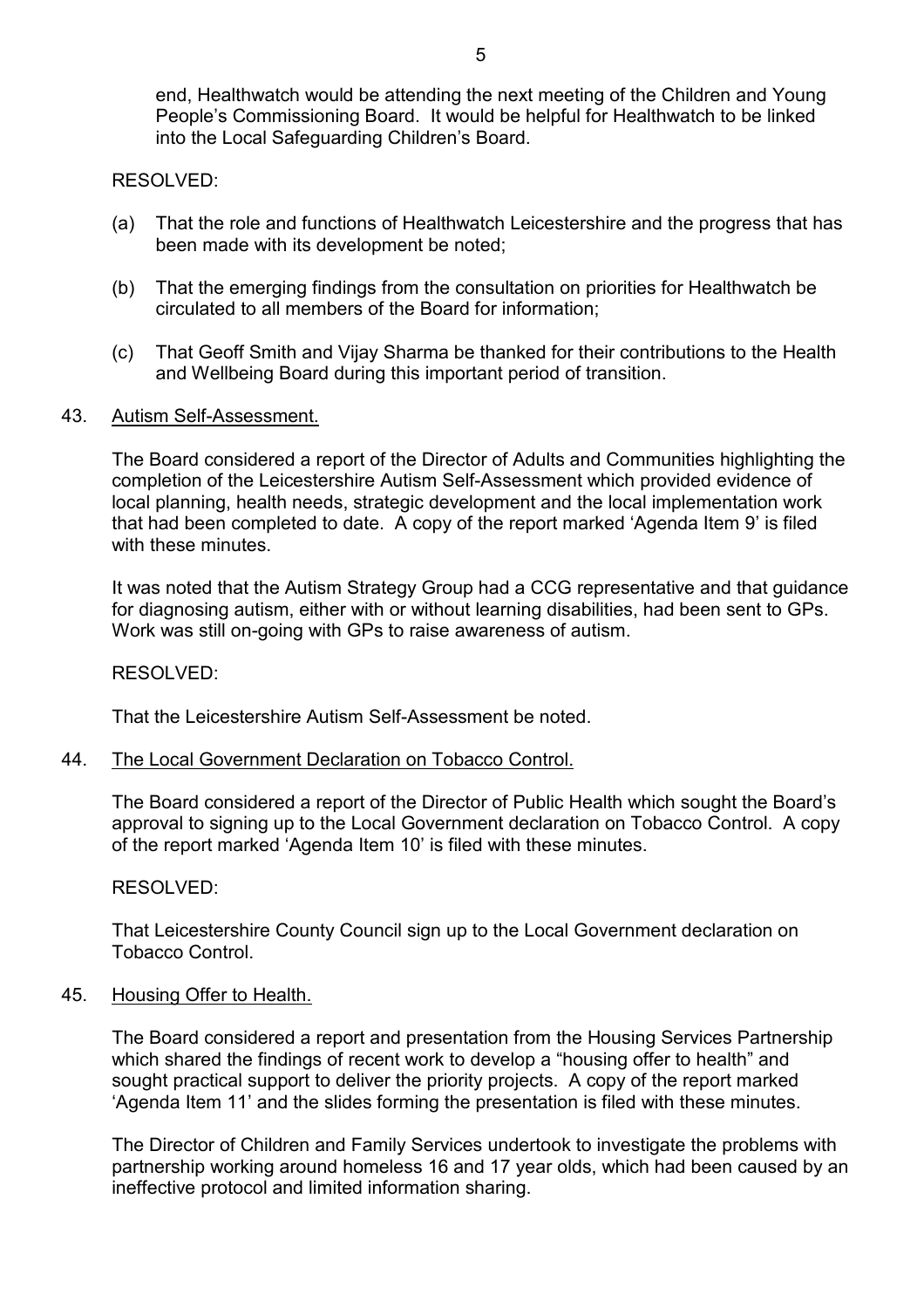The priority area of hospital discharge would be informed by the new patient census established at the University Hospitals of Leicester NHS Trust (UHL) which, twice a day, issued details of exactly where all patients were in relation to their individual progress within their care pathway. This included identifying any housing issues related to discharge. It was suggested that the District Council Lead on hospital discharge be invited to join the group at UHL working on improving discharges.

## RESOLVED:

- (a) That the work of the Housing Services Partnership to develop the Housing Offer to Health be welcomed;
- (b) That the Director of Public Health be nominated as the health representative on the Housing Services Partnership;
- (c) That the five priority project areas for action, as outlined in paragraph 9 of the report, be supported.

## 46. Change to the Order of Business.

The Chairman sought and obtained the consent of the Board to vary the order of business from that set out on the agenda.

### 47. Acute Mental Health Bed Occupancy.

The Board considered a report from Leicestershire Partnership NHS Trust (LPT) which provided information and analysis regarding the current high levels of bed occupancy in LPT's acute adult mental health wards and described the actions being taken by LPT with partner organisations to address the pressure on beds and reduce the need for out of area placements. A copy of the report marked 'Agenda Item 16' is filed with these minutes.

It was noted that Adult Social Care was involved in the partnership working to resolve issues around discharge. Early discharge planning would help in this area, although to achieve this would involve a cultural change across health and social care. It was felt that Housing Officers should be more proactively involved in work to improve the discharge process for mental health inpatients and in support of prevention work with the crisis team and wider community mental health services.

## RESOLVED:

That Leicestershire Partnership NHS Trust's approach, in conjunction with commissioners, to improving patient flows and managing bed occupancy to reduce out of area placements be endorsed.

## 48. NHS Transfers for Social Care and the Integration Transformation Fund.

The Board considered a joint report of Leicestershire County Council, West Leicestershire CCG and East Leicestershire and Rutland CCG which provided an update about how the current NHS Transfer funding had been allocated and advised on the progress made to date in the development of an Integration Transformation Fund (ITF) for Leicestershire. A copy of the report marked 'Agenda Item 12' is filed with these minutes.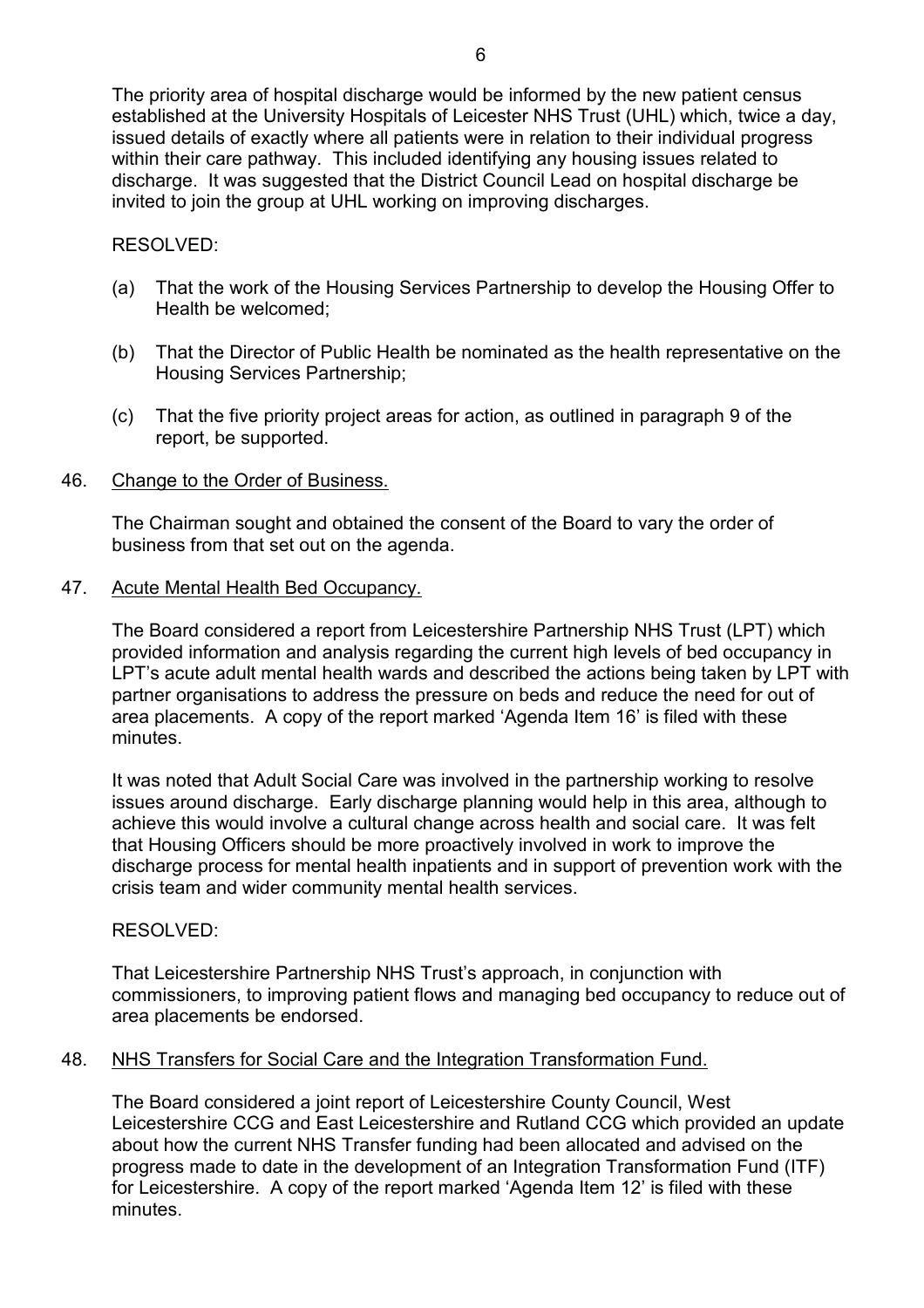It was noted that the role of the Integrated Commissioning Board would change and a new Integration Executive was being formed with more senior representation. District Councils and Healthwatch both requested representation on the new Integration Executive. The involvement of providers on the Integration Executive would require a clear understanding of conflicts of interest in relation to procurement activities. This issue would also apply to any changes in the Health and Wellbeing Board membership affecting providers.

# RESOLVED:

- (a) That the use of the 2013/14 NHS Funding Transfer be agreed;
- (b) That the approval of the use of the NHS Transfer Funds from the Local Area Team and invoicing arrangements be noted;
- (c) That the continuation of existing reporting and monitoring arrangements be approved;
- (d) That the progress on developing the Integration Transformation Fund Plan for Leicestershire be noted and implementation arrangements be agreed;
- (e) That the approach being developed across Leicester, Leicestershire and Rutland to develop new governance arrangements for integration be supported;
- (f) That the approach being developed across Leicester, Leicestershire and Rutland to develop an integrated strategy be noted and the work required to achieve this be supported.

## 49. Performance Report.

The Board considered a joint report of the Greater East Midlands Commissioning Support Unit Performance Team and County Council Chief Executive which provided an overview of current performance against the Board priorities and key aspects of the national performance framework established in relation to CCGs and providers, along with associated commentary by exception. A copy of the report marked 'Agenda Item 13' is filed with these minutes

It was noted that, since writing the report, improvements had been reported in a number of areas, as follows:-

- for Delayed Transfers of Care, performance at UHL had improved;
- the Cancer 62 day wait target was now being met;
- EMAS was achieving the target response time of 19 minutes;
- performance related to the Access to Psychological Therapies (IAPT) target had improved and the target would be met by the end of the year.

Arising from discussion the following points were raised:-

(i) Due to the publication of the NHS Mandate for 2014/15 and associated outcomes frameworks, an additional set of new indicators would be issued for 2014/15; this would result in a significant increase in the number of measures across health and care services where performance needed to be monitored and reported.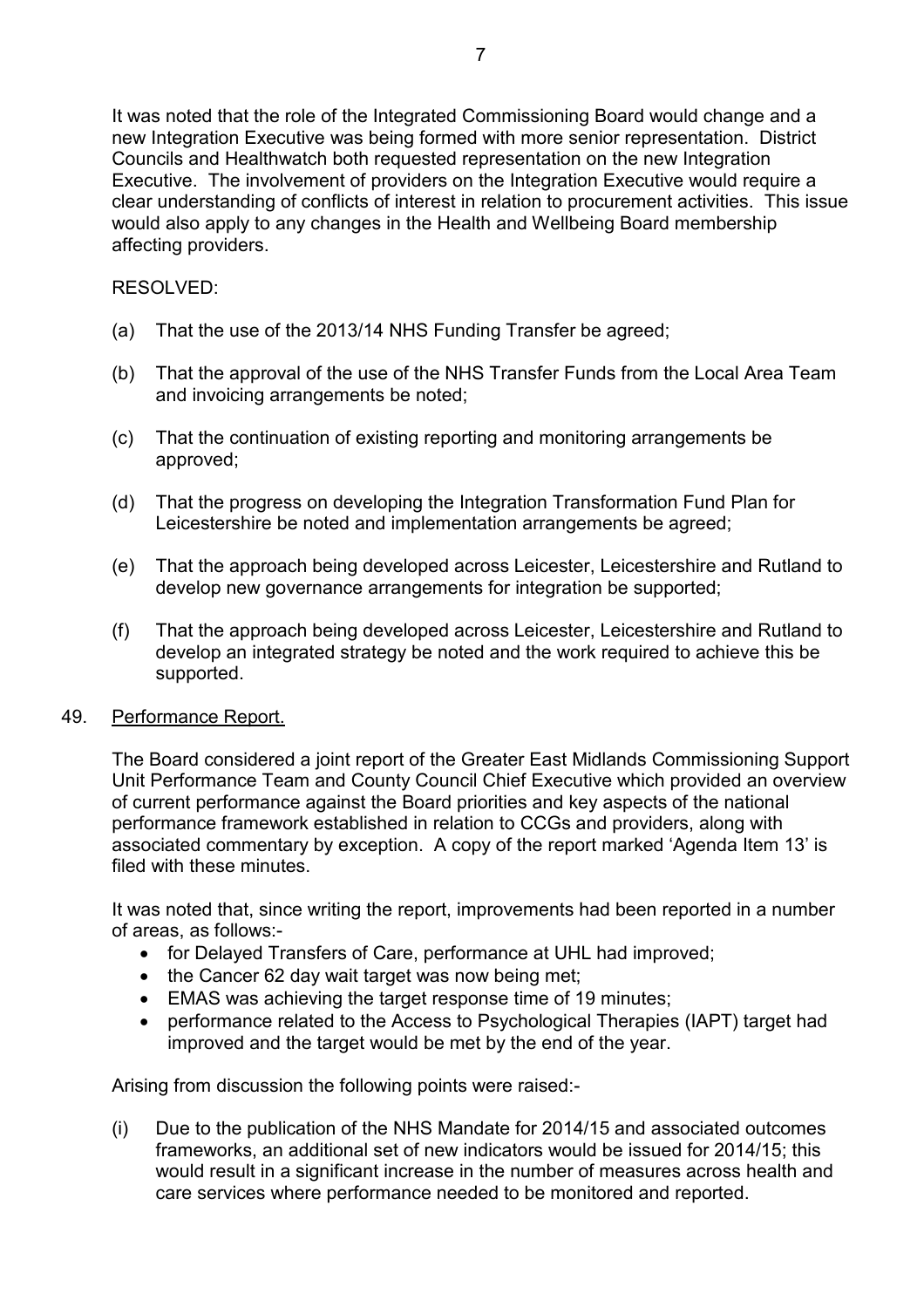- (ii) The performance dashboard considered by the Board was high level and consisted of composite indicators which were informed by a number of more specific indicators. These were considered by the subgroups of the Health and Wellbeing Board, which could escalate issues if necessary. The JSNA Steering Group was responsible for examining the performance of all relevant indicators to determine which should be included in reports to the Health and Wellbeing Board.
- (iii) It was suggested that the next stage of development of the performance dashboard would be to include metrics on the impact of system change. This would involve measuring the performance and outcomes of the Better Care Together programme and should enable the Board to ensure it was developing in the right way to deliver health and social care integration.
- (iv) Concern was expressed that EMAS performance was still not satisfactory, across a number of targets, particularly in rural areas. It was noted that a risk summit had been held to consider issues with EMAS' response times and that the CCGs were now working with EMAS to develop a Quality Improvement Programme which would include agreeing suitable minimum targets for each area and a trajectory for improvement.
- (v) It was suggested that the measure used in the performance report for Delayed Transfers of Care was not the same as that used by the Urgent Care Board. It was felt that consistency of reporting to all health and social care organisations was essential.

## RESOLVED:

- (a) That the progress made to date in developing the performance framework and reporting arrangements to support the Board's role be noted;
- (b) That the performance summary, issues identified this quarter and actions planned in response to improve performance be noted and that lead commissioners continue with their respective actions with providers to resolve current areas of concern.

### 50. Support for People with Learning Disabilities.

The Board considered a report of the Integrated Commissioning Board which provided an update on the progress made on delivering the requirements of the Winterbourne View Concordat and highlighted the outcomes from the Joint Health and Social Care Self-Assessment Framework – Learning Disabilities. A copy of the report marked 'Agenda Item 14' is filed with these minutes.

It was noted that the target for people with Learning Disabilities to have had a health check was 80%. This was considered to be quite low but had been set at that level on the basis that a proportion of those offered the service chose to refuse to have a health check. It was suggested that a record should be kept of the number of people with learning disabilities who had been offered but not accepted a health check and that the data be presented in this way.

Learning disability health checks continued to form part of the Primary Care Assessment Framework. The CCGs therefore routinely asked GP practices when health checks would be completed by and sought assurance that a plan for the health checks was in place.